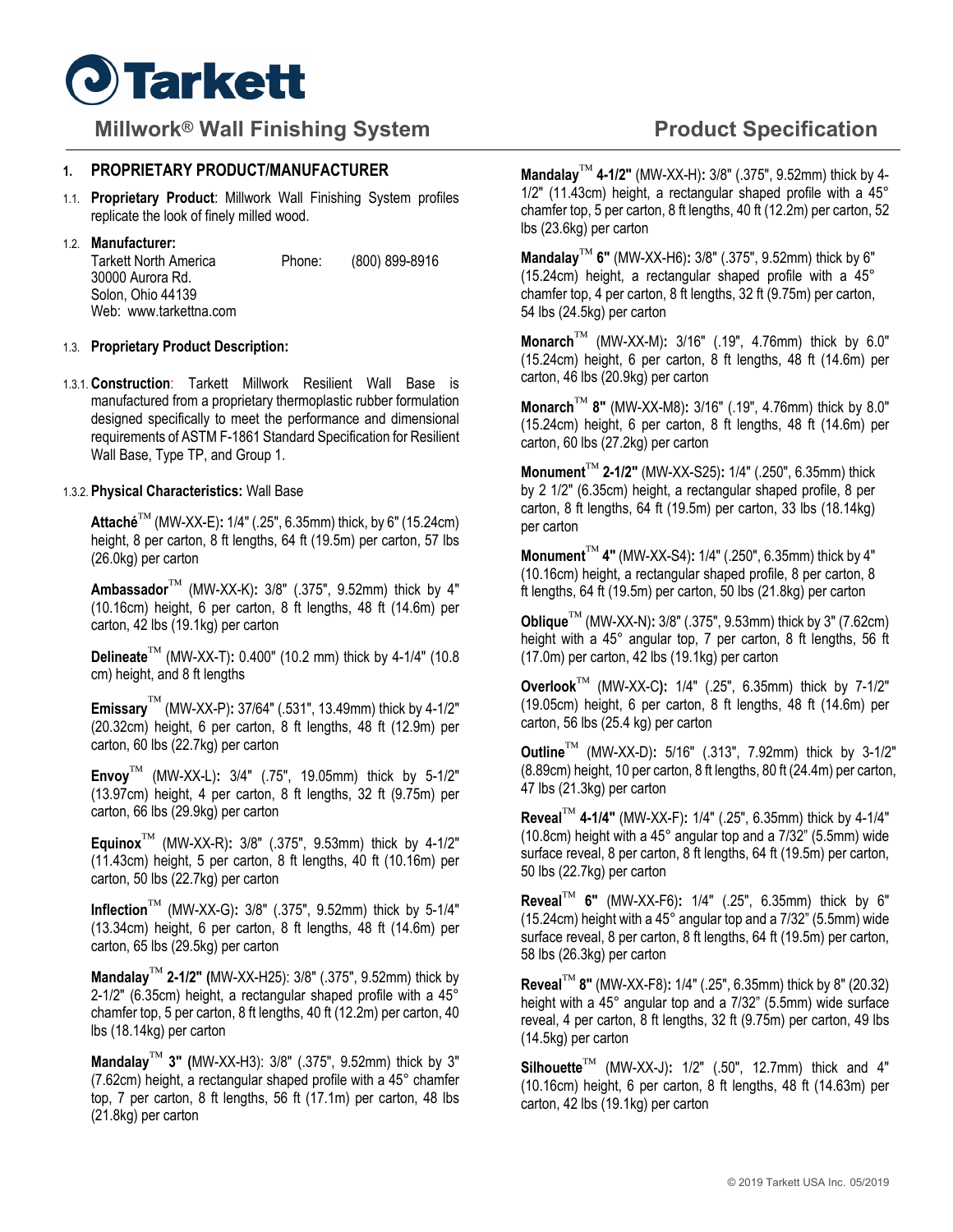

# **Millwork<sup>®</sup> Wall Finishing System <b>Product Specification Product Specification**

#### 1.3.3. **Physical Characteristics** (Chair Rail):

**Rampar**t (CHR-XX-C): 4" (10.16cm) wide by 3/8" (9.53mm) thick profile, 8 ft. (2.4m), 5 per carton [40 ft (12.2m) per carton], and 6 lbs (2.72kg) per piece [36 lbs (16.3kg) per carton]

#### 1.3.4. **Physical Characteristics** (Corner Guard):

**VBG-XX-C**: 90<sup>o</sup> angular shaped profile with 1-1/4" (3.18cm) return legs, 1/4" (6.35mm) leg thickness

#### 1.3.5. **Physical Characteristics** (Quarter Round/Shoe Moulding):

**QTR-XX-A**: 1/2" (12.7 mm) wide by 1/2" (12.7 mm) high radius profile with a pressure sensitive adhesive backing, length is 8 ft. (2.49 m), 20 lengths [160 ft. (48.8 m)] per carton; weight of carton is 24 lbs (10.9 kg).

**QTR-XX-D**: 3/4" (19.05 mm) wide by 3/4" (19.05 mm) high radius profile with a pressure sensitive adhesive backing, length is 8 ft. (2.49 m), 10 lengths [140 ft. (42.67 m)] per carton, weight of carton is 30 lbs (13.6 kg).

**SHU-XX-A:** 1/4" (6.4 mm) wide by 1-1/2" (3.8 cm) high radius profile, 8 ft. (2.4 m) lengths with pressure sensitive adhesive backing, 10 lengths [80 ft. (24.4 m) - 21 lbs. (9.5 kg)] per carton

# **2. PRODUCT PERFORMANCE AND TECHNICAL DATA**

- 2.2. Millwork Wall Base meets or exceeds the performance requirements for resistance to heat/light aging, chemicals, and dimensional stability when tested to the methods, as described, in ASTM F-1861.
- 2.3. **Flexibility**: Will not crack, break, or show any signs of fatigue when bent around a 1/4" (6.4 mm) diameter cylinder.
- 2.4. **Chemical resistance** (ASTM F 925): Passes 5% acetic acid, 70% isopropyl alcohol, mineral oil, 5% sodium hydroxide solution, 5% hydrochloric acid solution, 5% sulfuric acid solution, 5% household ammonia solution, and 5.25% household bleach solution
- 2.5. **Resistance to light** (ASTM F 1515)**:** ΔE< 8
- 2.6. **Fire Resistance:**

ASTM E 84 Flame/Smoke (NFPA 255): Class B,  $\leq 450$ ASTM E 648 Critical Radiant Flux (NFPA 253): Class I

# **3. INSTALLATION**

3.2. See Tarkett Millwork wall base installation instructions for complete details.

# 3.3. **Adhesives:**

**960 Cove Base Adhesive (Porous surfaces)** 

| <b>Profiles</b>      | Total ft/gallon  |
|----------------------|------------------|
| MW-XX-A (Diplomat)   | = 175 - 225 lf   |
| MW-XX C (Overlook)   | = 95 - 145 lf    |
| MW-XX D (Outline)    | $= 230 - 280$ If |
| MW-XX E (Attaché)    | $= 125 - 175$ If |
| MW-XX F (Reveal)     | = 185 - 235 lf   |
| MW-XX F6 (Reveal)    | = 125 - 175 lf   |
| MW-XX F8 (Reveal)    | $= 85 - 135$ If  |
| MW-XX G (Inflection) | = 145 - 195 lf   |
| MW-XX-H25 (Mandalay) | = 335 - 385 lf   |
| MW-XX-H3 (Mandalay)  | = 275 - 325 lf   |
| MW-XX-H (Mandalay)   | = 175 - 225 lf   |
| MW-XX H6 (Mandalay)  | $= 125 - 175$ If |
| MW-XX J (Silhouette) | = 200 - 250 lf   |
| MW-XX K (Ambassador) | = 200 - 250 lf   |
| MW-XX L (Envoy)      | = 140 - 190 lf   |
| MW-XX M (Monarch)    | = 125 - 175 If   |
| MW-XX M8 (Monarch)   | = 85 - 135 lf    |
| MW-XX N (Oblique)    | $= 275 - 325$ If |
| MW-XX P (Emissary)   | = 175 - 225 lf   |
| MW-XX-R (Equinox)    | = 175 - 225 lf   |
| MW-XX T (Delineate)  | = 185 - 235 lf   |

# **Tarkett 946 Premium Contact Adhesive** (Non-porous surfaces)

Application: Brush or roller

Approximate coverage: 1 kg Unit (0.95 Qt.) – 24 to 36 sq. ft. 6 kg Unit (1.44 Gal.) – 144 to 215 sq. ft.

# **4. AVAILABILITY AND COST**

Available through authorized Tarkett distributors nationwide.

# **5. WARRANTY**

Limited 2 year warranty. For complete details, contact Tarkett or an authorized Tarkett distributor.

#### **6. MAINTENANCE**

72 hours after installation is completed, initial maintenance procedures must be implemented in accordance with manufacturer's requirements. Refer to Tarkett Millwork Resilient Wall Base Installation & Maintenance Instructions for complete maintenance details.